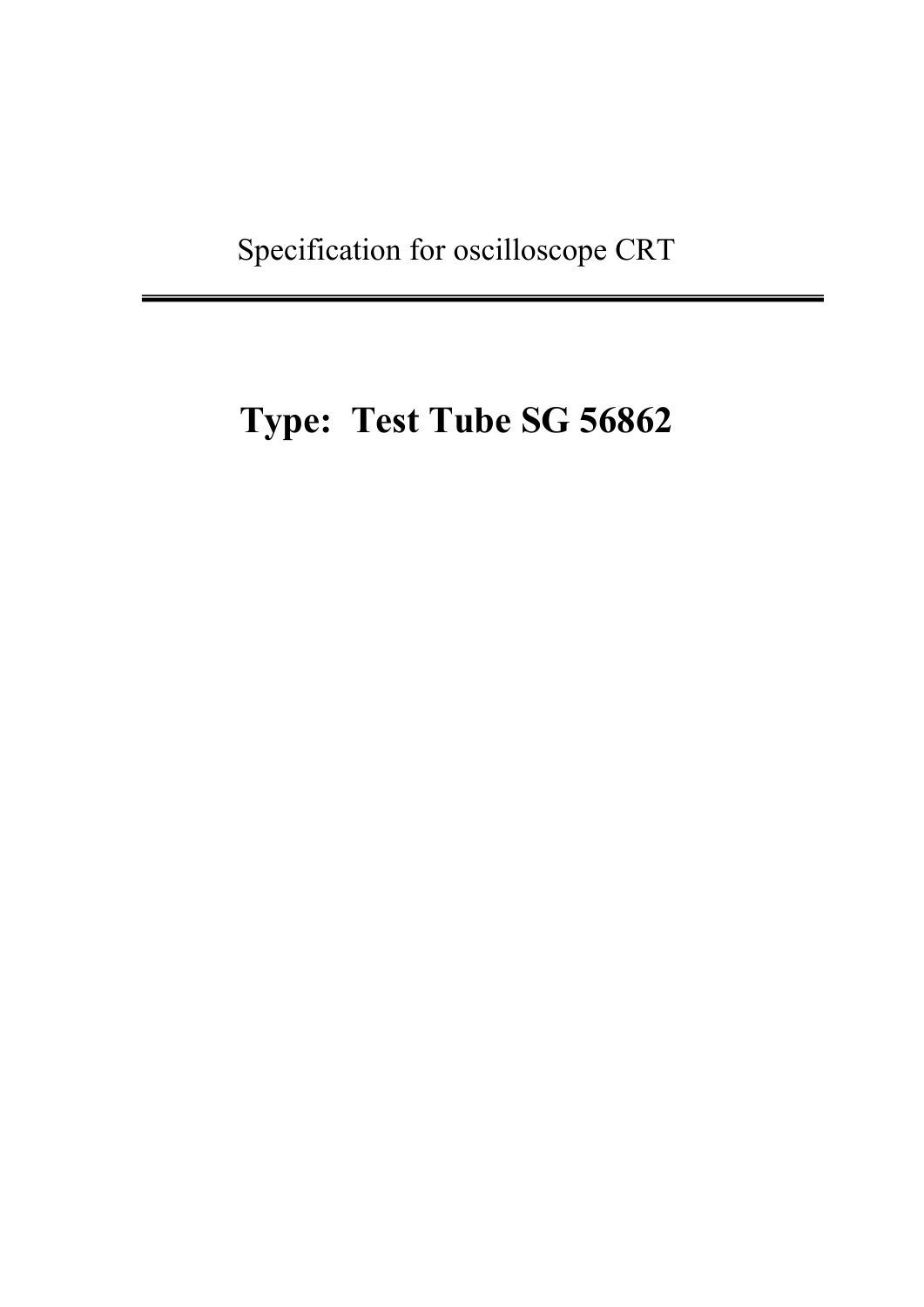# **CONTENTS**

| <b>MECHANICAL DIMENSIONS</b>        |              |
|-------------------------------------|--------------|
| <b>GENERAL DATA and PERFORMANCE</b> | $\mathbf{R}$ |
| <b>PRECAUTION</b>                   | -10          |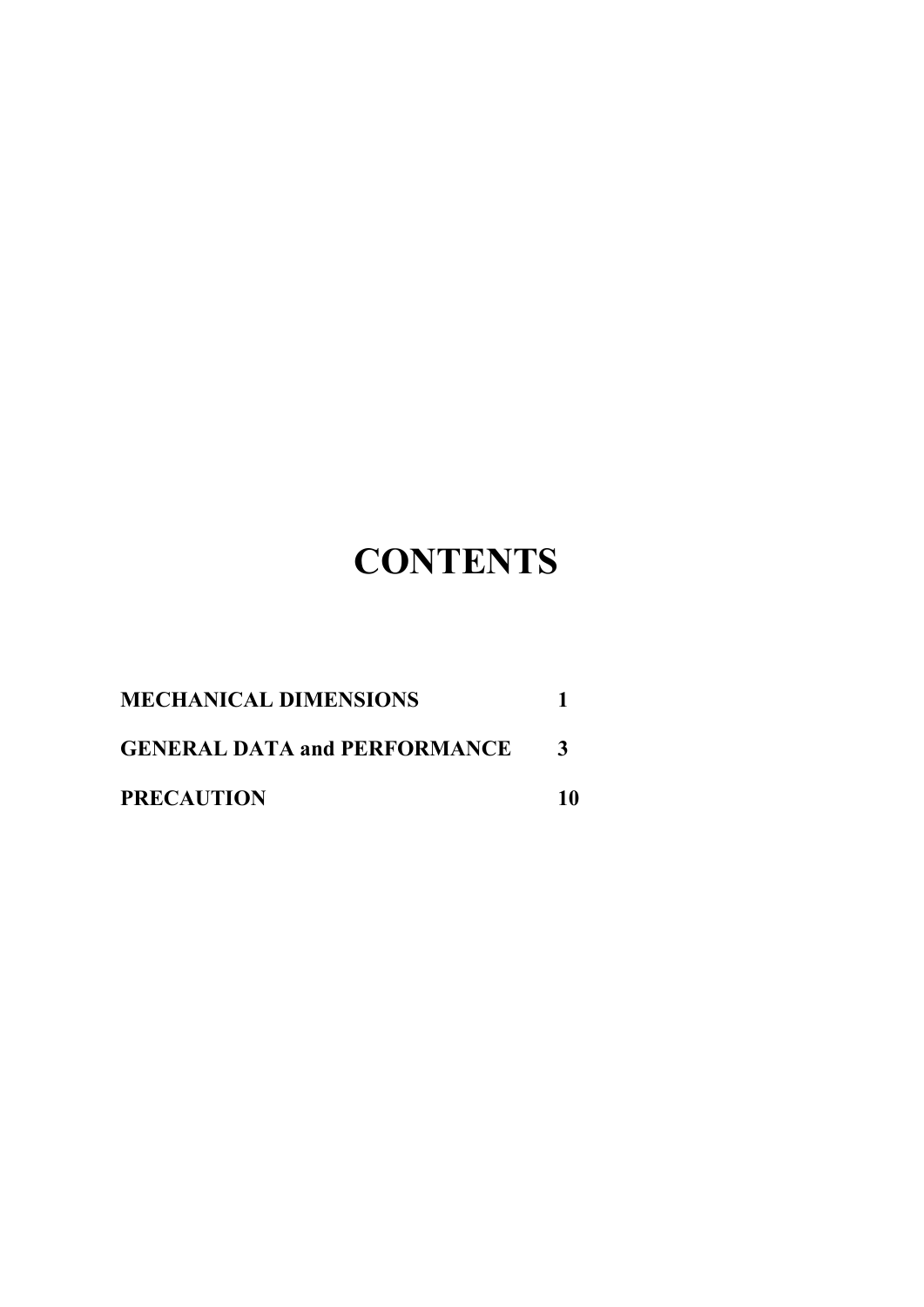### **MECHANICAL DIMENSION**

#### 1. DIMENSIONAL OUTLINE & BASE CONNECTION (Unit: mm)



Mechanical outlines.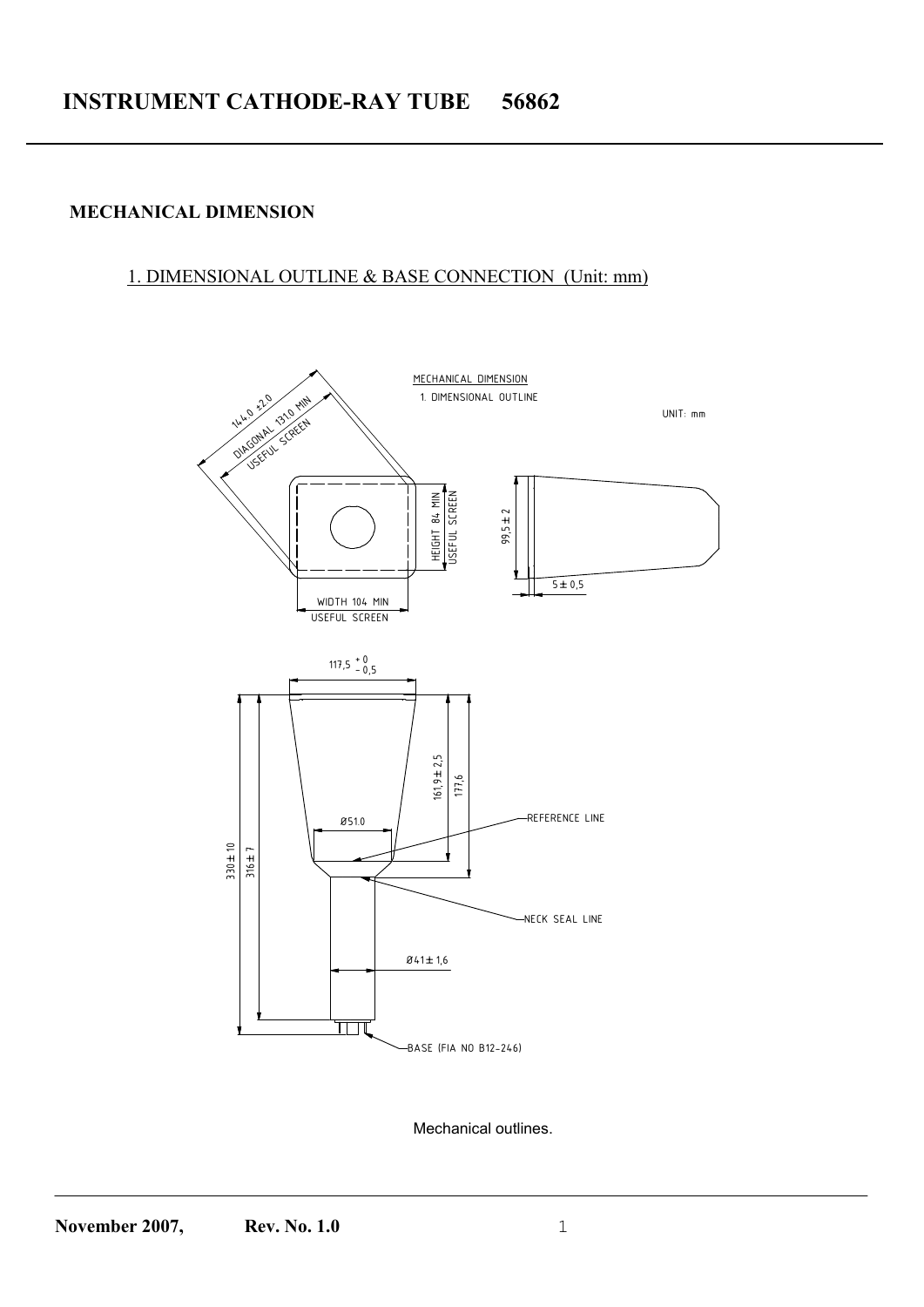#### 2. Internal Graticule



-





Pin arrangement, bottom view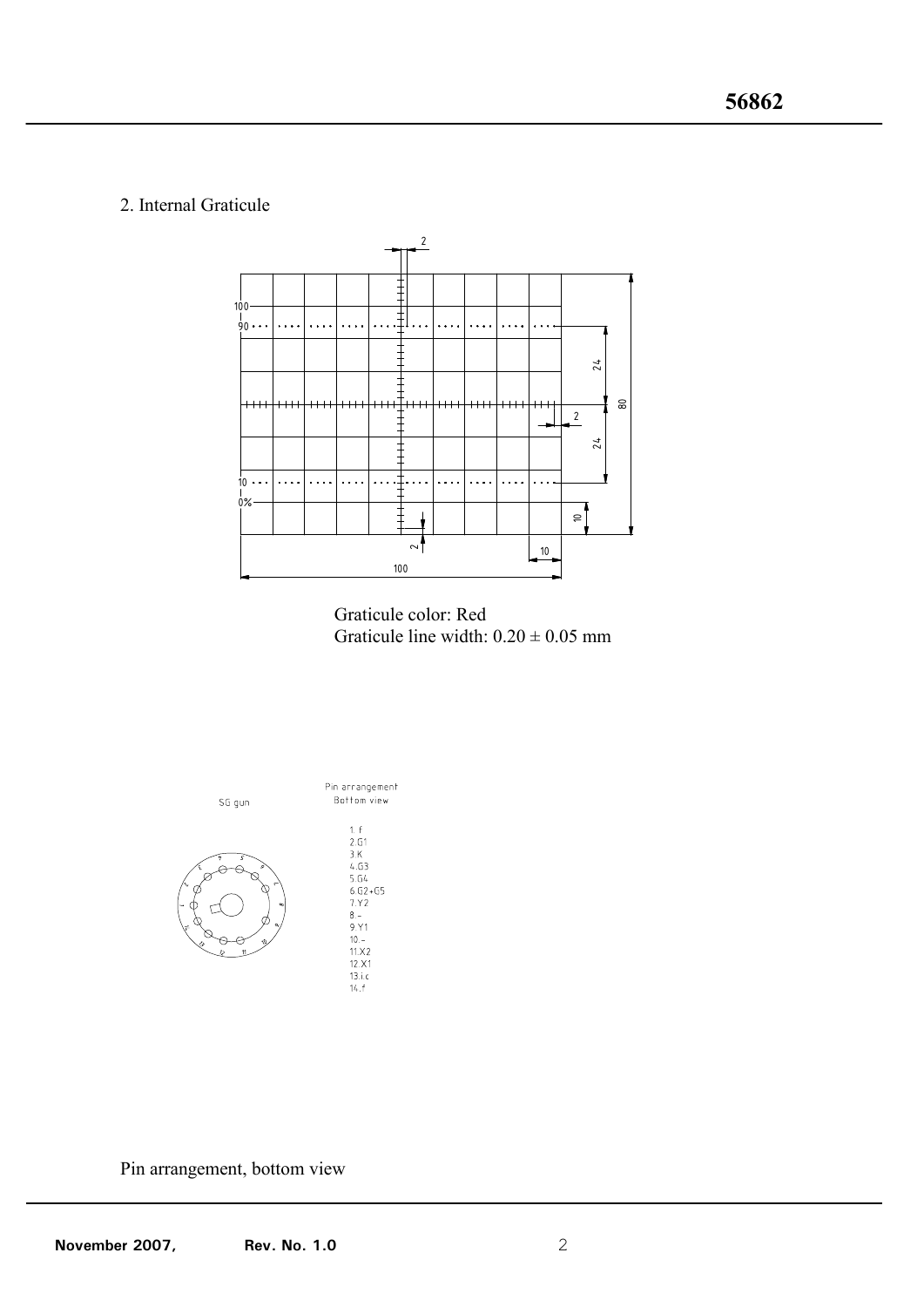# **INSTRUMENT CATHODE-RAY TUBE 56862**

#### **GENERAL DATA AND PERFORMANCE**

#### 1. GENERAL DATA SHEET

| Use                  | Oscilloscope                                                                                                |                                            |                                                                 |          |          |          |  |  |
|----------------------|-------------------------------------------------------------------------------------------------------------|--------------------------------------------|-----------------------------------------------------------------|----------|----------|----------|--|--|
| Type                 | Electrostatic deflection, Electrostatic focusing                                                            |                                            |                                                                 |          |          |          |  |  |
|                      | Mono acceleration                                                                                           |                                            |                                                                 |          |          |          |  |  |
| Construction         |                                                                                                             |                                            | Rectangular flat face, Internal graticule                       |          |          |          |  |  |
| Out Line             |                                                                                                             |                                            | Overall length $330 \pm 10$ mm, Neck diameter $41.0 \pm 1,6$ mm |          |          |          |  |  |
|                      |                                                                                                             | Greatest diagonal $145 \pm 2$ mm           |                                                                 |          |          |          |  |  |
|                      |                                                                                                             | Screen useful area 104 x 84mm <sup>2</sup> |                                                                 |          |          |          |  |  |
| Bulb                 | $6" - 410$                                                                                                  |                                            |                                                                 |          |          |          |  |  |
| light transmittance  | Approx. 89%                                                                                                 |                                            |                                                                 |          |          |          |  |  |
| Base                 | EIA No. B12-246                                                                                             |                                            |                                                                 |          |          |          |  |  |
| Phosphor             | P31 (EIA No. 31)/GH                                                                                         |                                            |                                                                 |          |          |          |  |  |
| Phosphorescence      | Green                                                                                                       |                                            |                                                                 |          |          |          |  |  |
| Fluorescence         | Green                                                                                                       |                                            |                                                                 |          |          |          |  |  |
| Persistence          | Medium short                                                                                                |                                            |                                                                 |          |          |          |  |  |
| Symbol & Unit        | Vf(V)                                                                                                       | $Vgl$ (Vdc)                                | Vg2(Vdc)                                                        | Vg3(Vdc) | Vg4(Vdc) | Vg5(Vdc) |  |  |
| Absolute max. rating | 2750<br>2750<br>1000<br>2750<br>6,6<br>$\overline{0}$                                                       |                                            |                                                                 |          |          |          |  |  |
| Absolute min. rating | 5,7<br>$-200$<br>1500<br>1500<br>1500                                                                       |                                            |                                                                 |          |          |          |  |  |
| Test condition       | 6,3<br>Adjust<br>2000<br>Adjust<br>Focus<br>2000                                                            |                                            |                                                                 |          |          |          |  |  |
| Symbol & Unit        | Vkf(Vdc<br>Vd(V)<br>$Rgl(M\Omega)$<br>$Zd(M\Omega)$<br>$\overline{\phantom{a}}$<br>$\overline{\phantom{0}}$ |                                            |                                                                 |          |          |          |  |  |
| Absolute max. rating | 125<br>1.5<br>1.5<br>30<br>$\blacksquare$                                                                   |                                            |                                                                 |          |          |          |  |  |
| Absolute min. rating | $-125$                                                                                                      |                                            |                                                                 |          |          |          |  |  |
| Test condition       |                                                                                                             |                                            |                                                                 |          |          |          |  |  |

Notes:

- (1) All voltages are referred to cathode except for Vf and Vd.
- (2) For optimum performance, the heater voltage of devices should be regulated at 6,3 V for 100% service voltage.
- (3) Standard raster size and scanning frequency for test condition are as follows:

H x V = 100 x 80mm<sup>2</sup>  $F = 60$  Hz (hor.), 4500 Hz (vert.)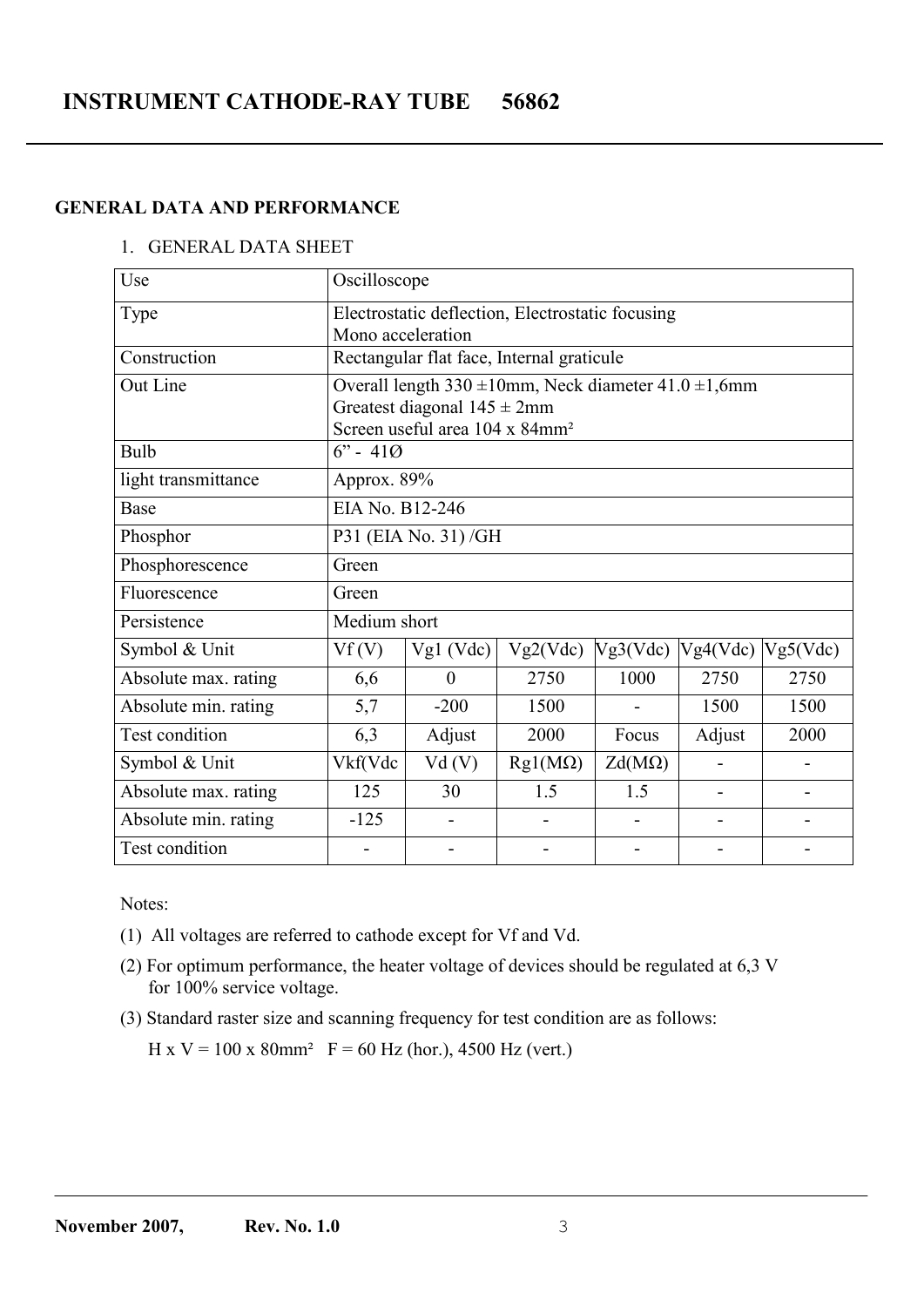## **2. TEST SPECIFICATION SHEET**

| <b>TEST ITEMS</b>              | <b>SYMBO</b>        | <b>METHOD</b>                | <b>TEST</b>                            | MIN.                     | TYP.                     | MAX.                     | <b>UNIT</b>   |
|--------------------------------|---------------------|------------------------------|----------------------------------------|--------------------------|--------------------------|--------------------------|---------------|
|                                | L                   |                              | <b>CONDITION</b>                       |                          |                          |                          |               |
| Heater current                 | If                  |                              |                                        | 95                       | 105                      | 115                      | $\rm mA$      |
| Heater current                 | <b>Ifk</b>          |                              | $V$ fk= $\pm$ 125V                     |                          |                          | 30                       | uAdc          |
| DC                             |                     |                              |                                        |                          |                          |                          |               |
| leakage                        |                     |                              |                                        |                          |                          |                          |               |
| Grid No.1                      | LIg1                |                              |                                        | $-5$                     | ä,                       | $-5$                     | uAdc          |
| leakage                        |                     |                              |                                        |                          |                          |                          |               |
| G2 leakage                     | Lib1                | $\qquad \qquad \blacksquare$ |                                        | $-15$                    | $\blacksquare$           | 15                       | uAdc          |
| Stray emission                 | <b>SE</b>           | 1)                           | $\overline{Vg}$ 2= $Vg4$ -<br>2750Vdc  | $\blacksquare$           | $\overline{\phantom{a}}$ | $\overline{\phantom{a}}$ |               |
| Cutoff voltage                 | $-Vg1$              |                              | Visual extinction<br>of a focused spot | 25.0                     | 45.5                     | 66                       | Vdc           |
| Modulation<br>voltage          | $\Delta Vg1$        | $\overline{\phantom{a}}$     |                                        | $\overline{\phantom{a}}$ | $\blacksquare$           | 35                       | Vdc           |
| Cathode current                | $\operatorname{Ik}$ | $\blacksquare$               |                                        | $\overline{a}$           | ÷.                       | 150                      | uAdc          |
| Focusing voltage               | Vb1                 |                              |                                        | 200                      | 350                      | 500                      | Vdc           |
| Deflection factor<br>$(X1-X2)$ | <b>DFX</b>          | 8)                           |                                        | 18.0                     | 20                       | 22.0                     | Vdc/cm        |
| Deflection factor<br>$(Y1-Y2)$ | <b>DFY</b>          | 8)                           |                                        | 10.8                     | 12.0                     | 13.2                     | Vdc/cm        |
| Pattern distortion             | PD                  | 2)                           |                                        | ä,                       | $\overline{a}$           | 1.3                      | mm            |
| Spot position                  | SP                  | $\overline{3)}$              |                                        | $\blacksquare$           | $\blacksquare$           | $\pm 7$                  | mm            |
| Spot<br>displacement           | <b>SD</b>           | 4)                           | $Zd=10M\Omega$                         |                          |                          | 10                       | mm            |
| Angle between<br>traces        | $\alpha$            | 5)                           |                                        | 89.0                     | 90.0                     | 91.0                     | deg           |
| Deflection<br>linearity        | <b>DFU</b>          | 6)                           |                                        |                          | ä,                       | 5                        | $\frac{0}{0}$ |
| Astigmatism<br>voltage         | Vg4                 | 7)                           |                                        | 1900                     | 2000                     | 2100                     | Vdc           |
| Vert. useful scan              | <b>BSPY</b>         | $\overline{\phantom{a}}$     |                                        | 80                       | $\overline{\phantom{a}}$ | $\blacksquare$           | mm            |
| Hor. useful scan               | <b>BSPX</b>         |                              |                                        | 100                      |                          |                          | mm            |
| Screen quality                 | SQ                  | 9)                           |                                        |                          | $\blacksquare$           |                          |               |
| Internal graticule             | IG                  | 10)                          |                                        | $\overline{a}$           | $\overline{\phantom{0}}$ |                          |               |
| Gun to graticule<br>alignment  | DO                  |                              | X1-X2: Hor. axis<br>of graticule       |                          | -                        | 5                        | deg           |

-

Notes: (1) Specified voltage values are referred to cathode except for ∆Vg1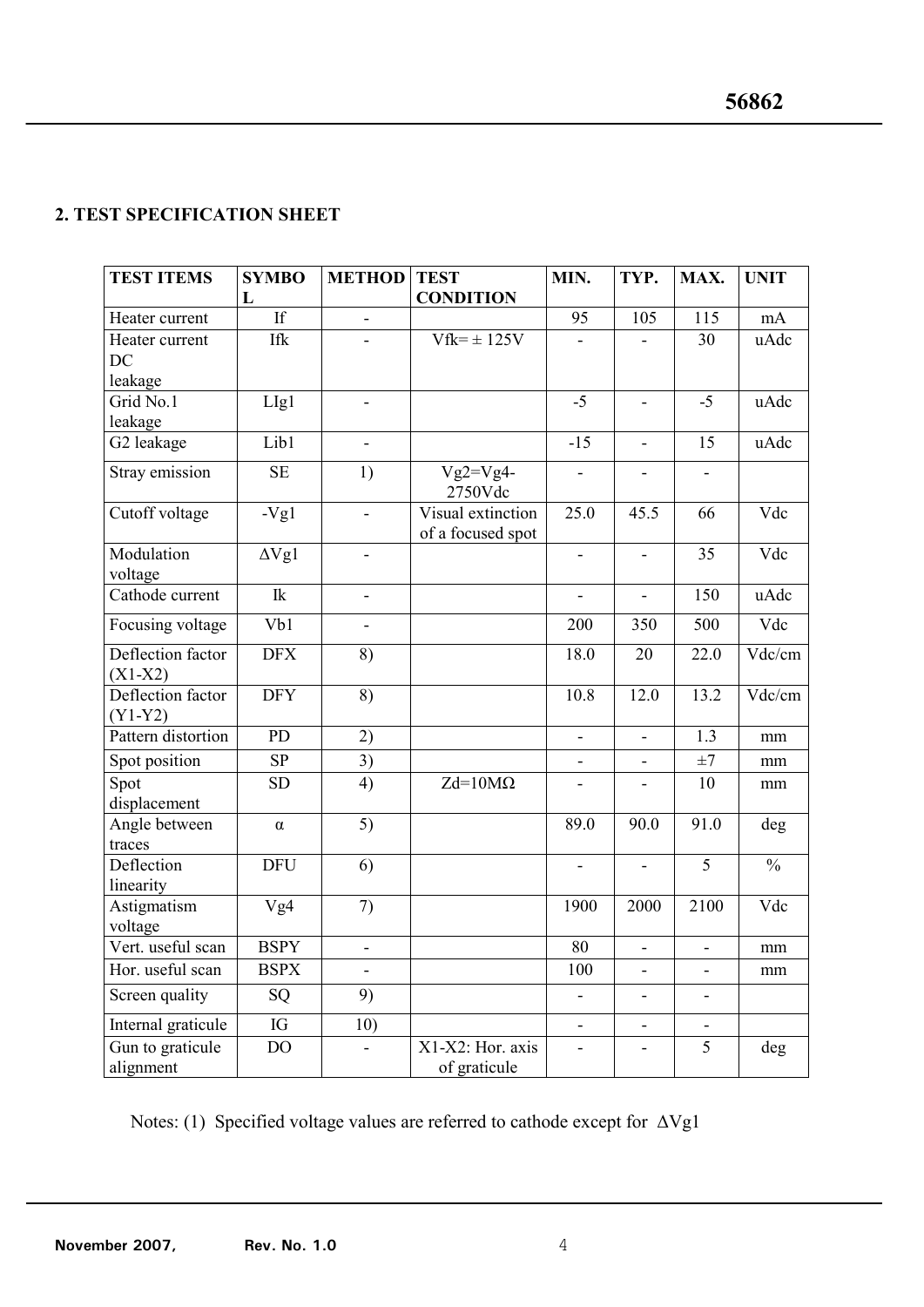## **3. TEST SPECIFICATION SHEET (cont'd)**

| <b>TEST ITEMS</b> | <b>SYMBO</b> | <b>METHO</b> | <b>TEST</b>      | MIN. | TYP. | MAX. | <b>UNIT</b> |
|-------------------|--------------|--------------|------------------|------|------|------|-------------|
|                   | L            | D            | <b>CONDITION</b> |      |      |      |             |
| Capacitance       |              |              |                  |      |      |      |             |
|                   | $Cg1$ -      |              |                  |      | 6.2  |      | pF          |
| Grid No.1 to all  | all          |              |                  |      |      |      |             |
| other electrodes  |              |              |                  |      |      |      |             |
| Cathode to all    | $Ck-$        |              |                  |      | 3.2  |      | pF          |
| other electrodes  | all          |              |                  |      |      |      |             |
| X1 to al other    | $Cx + -$     |              |                  |      | 4.5  |      | pF          |
| electrodes        | all          |              |                  |      |      |      |             |
| except X2         |              |              |                  |      |      |      |             |
| X2 to all other   | $Cx$ --      |              |                  |      | 4.5  |      | pF          |
| electrodes        | all          |              |                  |      |      |      |             |
| except X1         |              |              |                  |      |      |      |             |
| Y1 to all other   | $Cx - -$     |              |                  |      | 3.5  |      | pF          |
| electrodes        | all          |              |                  |      |      |      |             |
| except Y2         |              |              |                  |      |      |      |             |
| Y2 to all other   | $Cy+ -$      |              |                  |      | 3.5  |      | pF          |
| electrodes        | all          |              |                  |      |      |      |             |
| except Y1         |              |              |                  |      |      |      |             |
| X1 to X2          | $Cx - x$     |              |                  |      | 3.2  |      | pF          |
| Y1 to Y2          | $Cy-y$       |              |                  |      | 1.4  |      | pF          |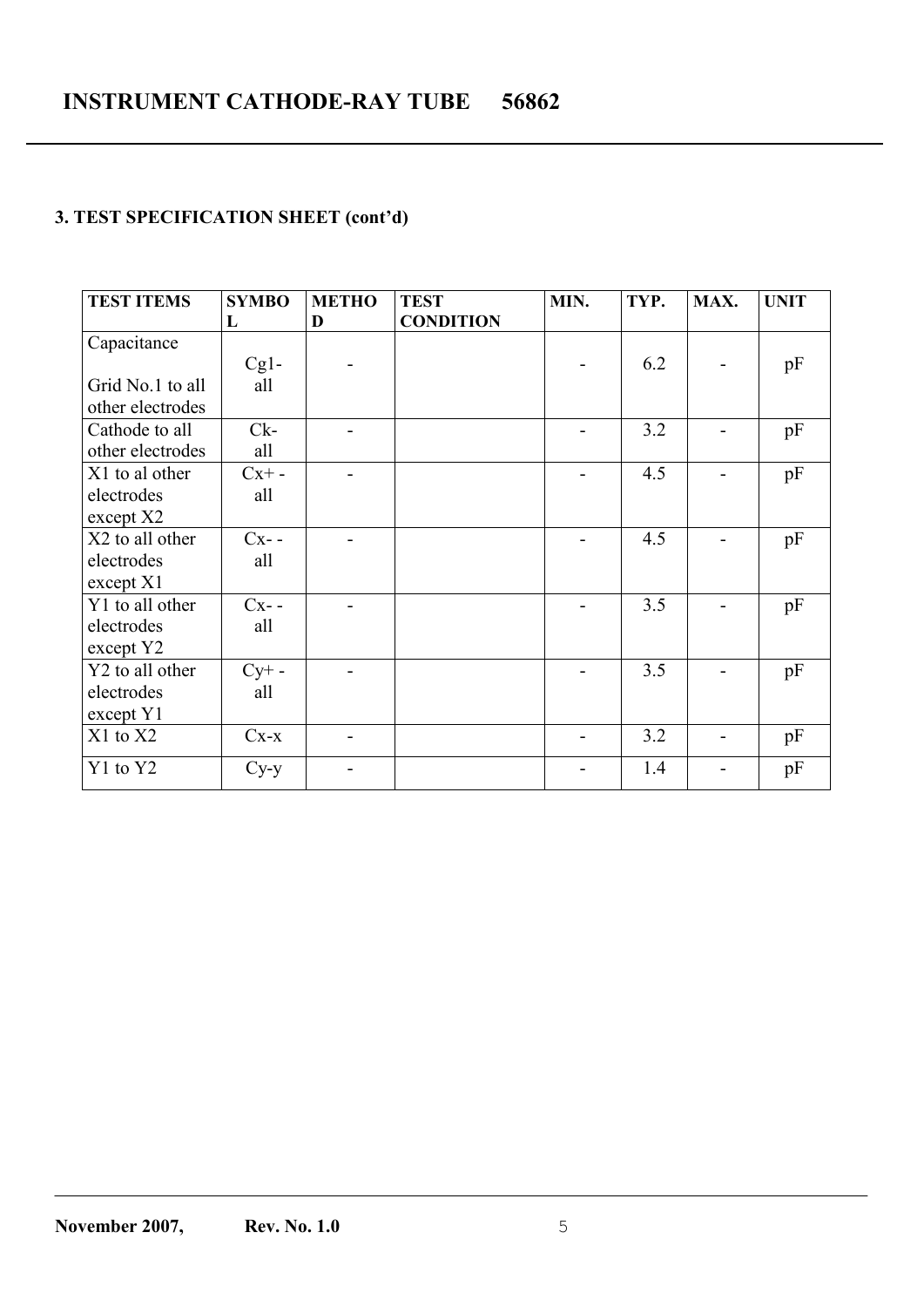#### **4. TEST METHOD**

#### **\*\* Standard Test Condition \*\***

-

Unless otherwise specified, use the voltages in the general data sheet for all test conditions and evaluate after adjusting astigmatism voltage (Vg4) The tube shall be shielded against external magnetic and electrical influences.

#### 1) Stray Emission

 Ambient light measured at tube face shall be approximately 1 lm/m² Limits: reject tube, if stray emission is observed.

#### 2) Pattern Distortion

Set up the specified test voltage and display a horizontal single line.

Adjust the horizontal single line to be aligned with the horizontal axis of internal graticule by controlling the rotation coil current.

A graticule (Figure 1) consisting of concentric squares of 101.3 x 81.0 mm² and

98.7 x 79.0 mm², is aligned with the internal graticule.

Evaluate the vertical or horizontal single lines fall between these squares.

Limits: the line center of the edge of the single line must fall between these squares.

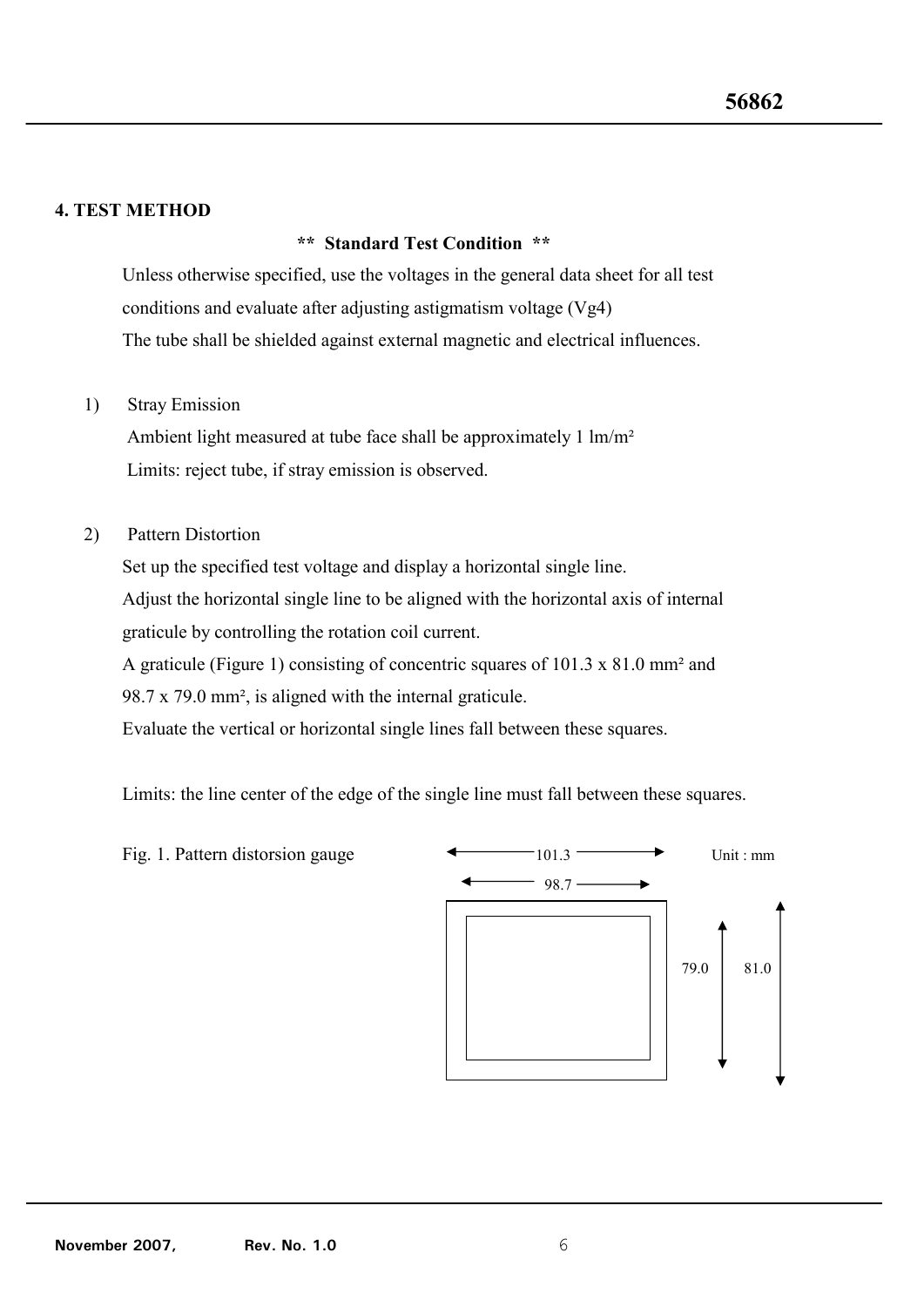3. Spot Position

Connect X1, X2, Y1 and Y2 with g4 and g5 An undeflected focused spot shall be within  $+/-$  7mm horizontally and  $+/-$  7mm vertically from the center of the screen. Caution: the grid No.1 voltage shall be set at a value which will avoid damage to the screen. Limits: Maximum spot position………………………………………… 14 mm max. 4. Spot Displacement The tube shall be operated as specified in Par. 3), insert a 10 Mohm resistor between deflection electrodes and g4 and g5 The spot displacement produced by shorting of each resistor in turn shall not exceed the specified value. Limit: Maximum spot displacement ……………………………………………………10mm max. 5. Angle Between Traces The angle between horizontal (X1-X2) and vertical (Y1-Y2) traces shall not exceed the specified value. The angle shall be measured counter clockwise from the horizontal trace. Limits: angel between traces ……………………………………………………………90 +/- 1.0 deg. 6. Deflection Linearity Under the specified test condition, display the controlled 20mm single line at the center of horizontal graticule axis. The 20mm line is then positioned in horizontal direction from the center to  $+/-$  4 major divisions without changing the horizontal deflection gain. The line length of each point is measured then. Same as the above procedure, the displayed 20mm single line at the center of vertical graticule axis is positioned in direction from the center to  $+/- 3$  major divisions and measured. The line length at each four points shall not exceed the specified value. Limits: Maximum deflection linearity ………………………………………………+/- 5% max.

Note: Deflection linearity presented by deviation percentage follows

(Line length in mm after positioning) – 20mm ---------------------------------------------------------------- x 100%

20mm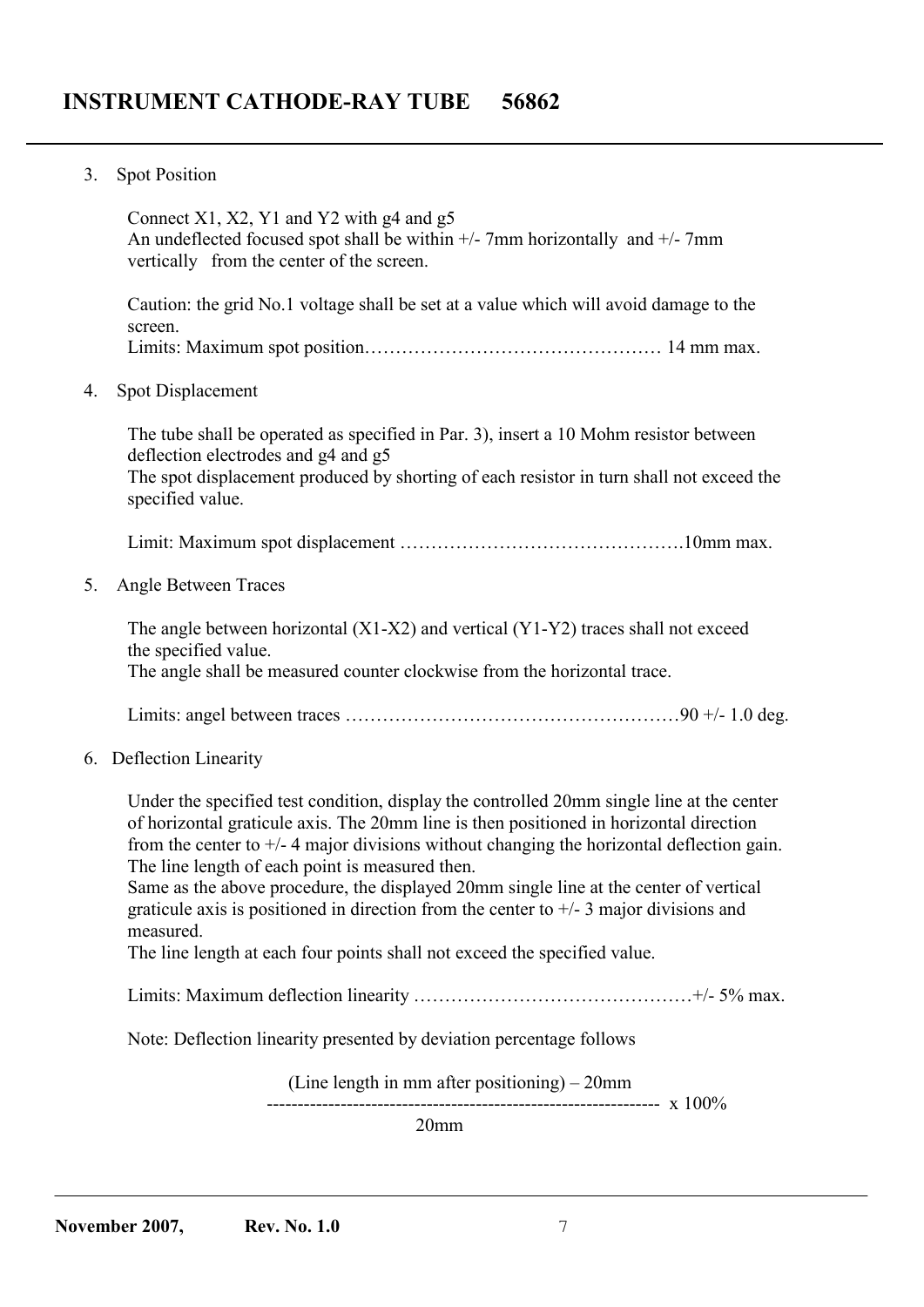7. Astigmatism voltage (Vg4)

 Under the specified test condition, the Vg4 voltage for astigmatism adjustment shall be within the limits specified.

-

8. Deflection Factor

 Measure the deflection plate (X1-X2) DC voltage for positioning a focused spot horizontally from  $-5$  cm to  $+5$  cm along the graticule axis. The above deflection voltage divided 10 cm is the horizontal deflection factor in Vdc/cm

 The deflection plate (Y1-Y2) DC voltage for positioning the spot vertically from –4 cm to +4 cm along the graticule axis, divided 8 cm is the vertical deflection factor in Vdc/cm.

9. Screen and faceplate Quality

This specification shall be applied in all screen area of 104 x 84 mm²

1) Criteria of defects: Defects included blisters, bubbles, elongated blisters, stones, opaque spots, pin holes, and dirt.

Acceptable size and number of defects are in referred criteria chart:

Elliptical defects should be inspected by the following equivalent diameter formula.

Equivalent Spot Diameter  $=$  $\frac{(\text{Length} + \text{Width})}{2}$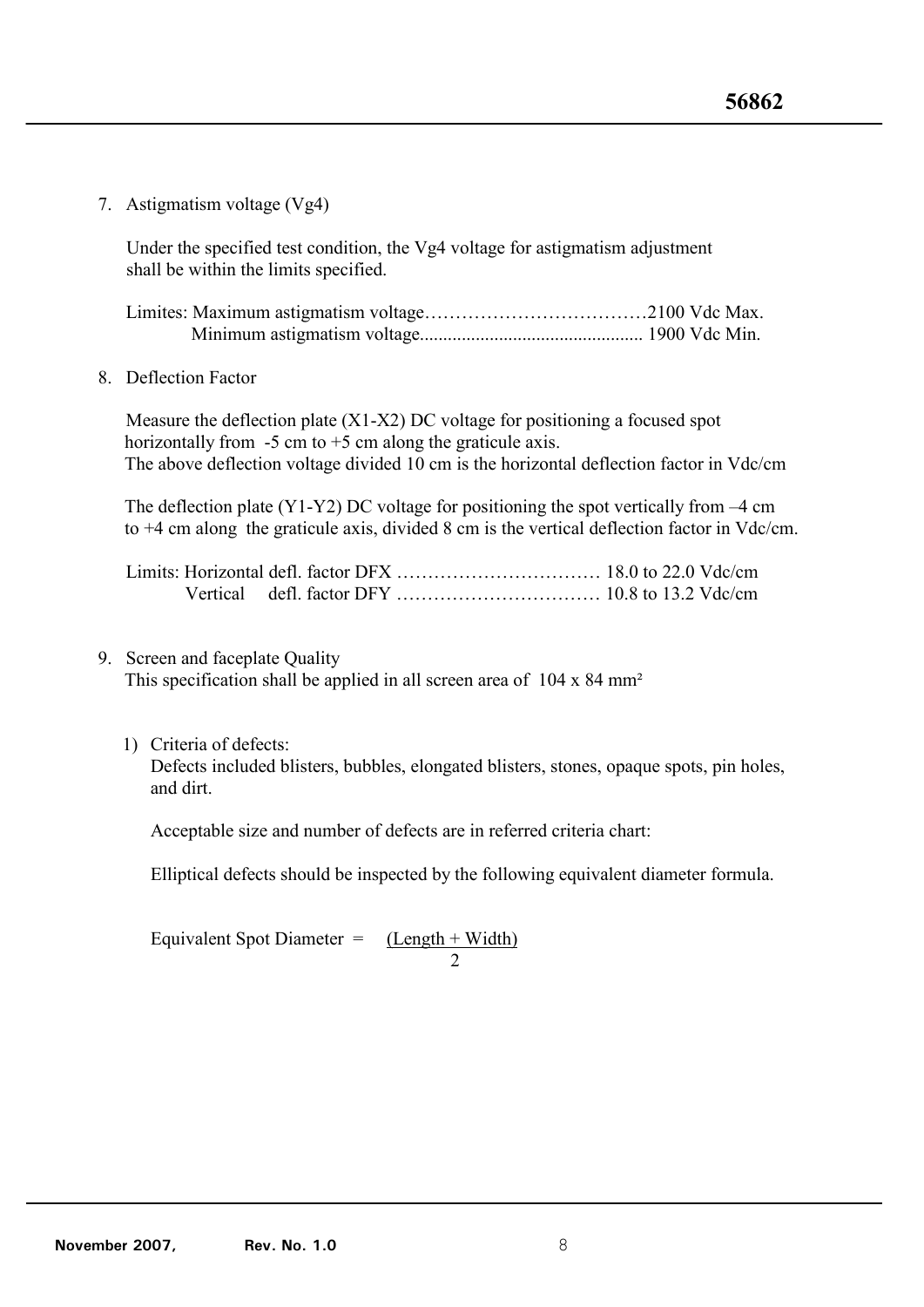#### (2) Defects classification and size:

| Classification            | <b>Size</b>             | Acceptable No's | Min. Separation |
|---------------------------|-------------------------|-----------------|-----------------|
| Blisters, bubbles         | $0.41 \text{ to } 0.60$ |                 |                 |
| Stones, opaque spots      | $0.21$ to $0.40$        | 4 max.          | 25              |
| Pinhole, dirt             | $0.21$ to $0.40$        |                 |                 |
| (See note)                | with: 0.20 to 0.35      |                 |                 |
| <b>Elongated blisters</b> | Max. length: $6.0$      |                 |                 |

Table 2. Defects classification an size (mm)

Note: Elongated blisters shall not be subjected to the equivalent diameter formula.

 Limits: The tube with defects larger than the above table 2, should be rejected Defects smaller than the above table 2 should not be counted.

### 10. Internal Graticule Quality

The graticule lines must be of uniform density. Obvious line breaks are specified in table 3.

| Line Breaks Size        | Minimum Separation | Acceptable Numbers (pcs) |          |
|-------------------------|--------------------|--------------------------|----------|
| (mm)                    | (mm)               |                          |          |
| Less then $0.20$        |                    | no count                 |          |
| $0.21$ to $0.45$        |                    |                          | Total 15 |
| $0.46 \text{ to } 0.75$ | 25                 |                          |          |
| $0.76 \text{ to } 1.00$ |                    |                          |          |
| Greater than 10.1       |                    |                          |          |

Table 3: graticule defects

 Note: (1) Two or more breaks within any 1.0mm segments of the graticule line must be considered as one break whose length would be equal to the length of the segment.

(2) Line breaks must be visible from 38 cm.